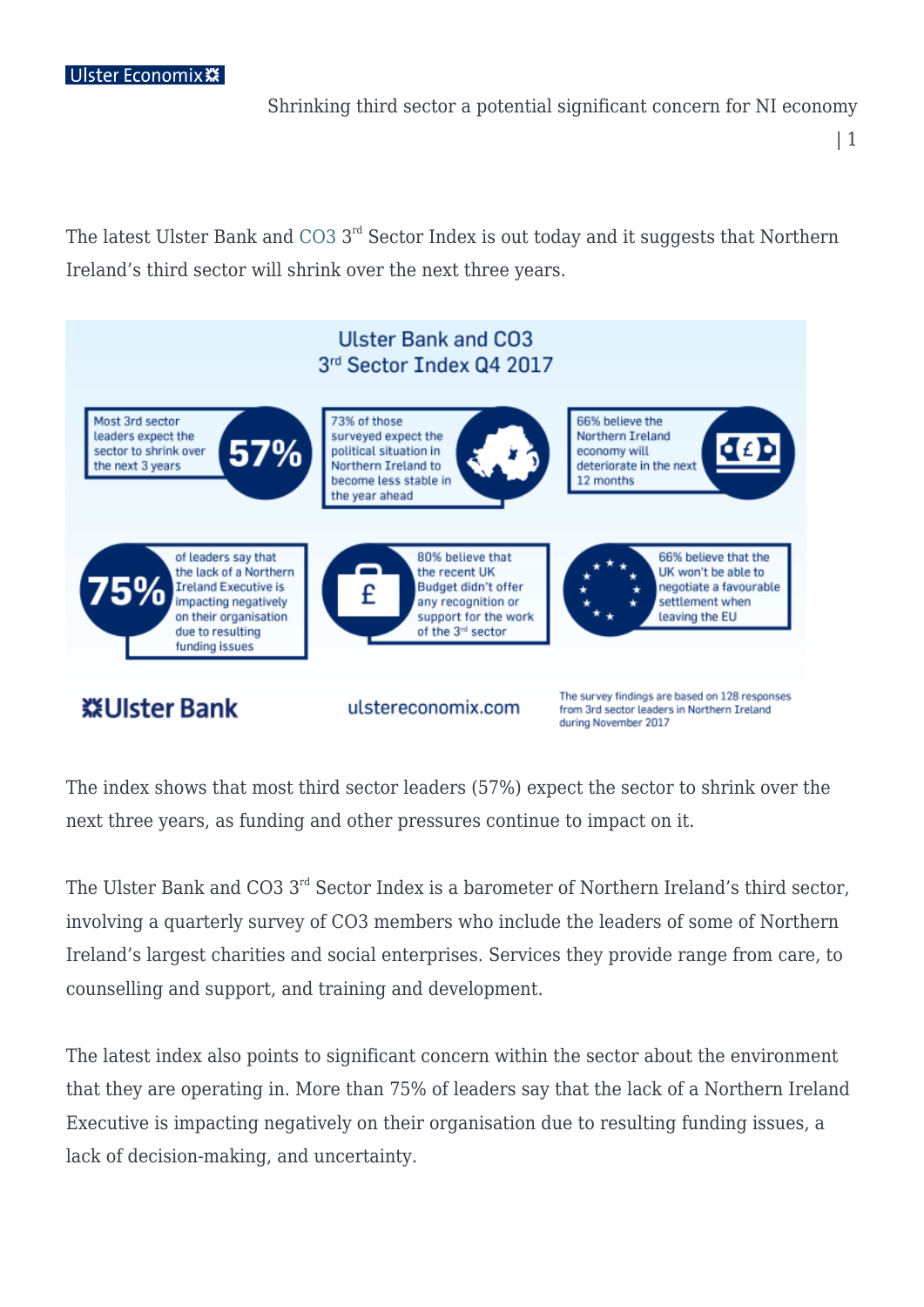## Ulster Economix \*\*

Shrinking third sector a potential significant concern for NI economy

| 2

73% of those surveyed expect the political situation in Northern Ireland to become less stable in the year ahead, and 66% expect the economy to deteriorate. In addition, 80% believe that the recent UK Budget didn't offer any recognition and support for the work of charities and social enterprises.

The third sector is going through significant change as the funding landscape is transformed. This will inevitably mean some restructuring, consolidation and a potential refocusing of services. But with demand for some of the services that the third sector provides rising, what we don't want to see is a reduced capacity to deliver the kind of key services that society and the economy needs more and more.

With pressures in the public sector and significant spending cuts, the third sector can potentially provide a cost-effective solution. The onus is on the sector to restructure in an effective way. But there is also an onus on government to ensure sustainable funding for organisations that deliver badly needed services.

As Nora Smith, Chief Executive of CO3, says: "The political and economic outlook for the 3<sup>rd</sup> Sector in 2018 is a challenging one, with the political deficit a key issue for our members, including a lack of confidence in the Brexit talks and how Northern Ireland is being represented in them".

"Despite a challenging and unpredictable environment, the sector continues to focus on delivering value to society. Indeed, a small number of organisations are even experiencing an increase in their funding, and overall demand for services provided by the  $3<sup>rd</sup>$  sector is rising. This highlights the need for and important role of our sector in society. The 3<sup>rd</sup> sector plays a significant role in driving forward and leading social change, as well as adding to economic growth in our region, and it is worrying that such a high proportion of respondents expect a reduction in the overall size of the sector within the next three years."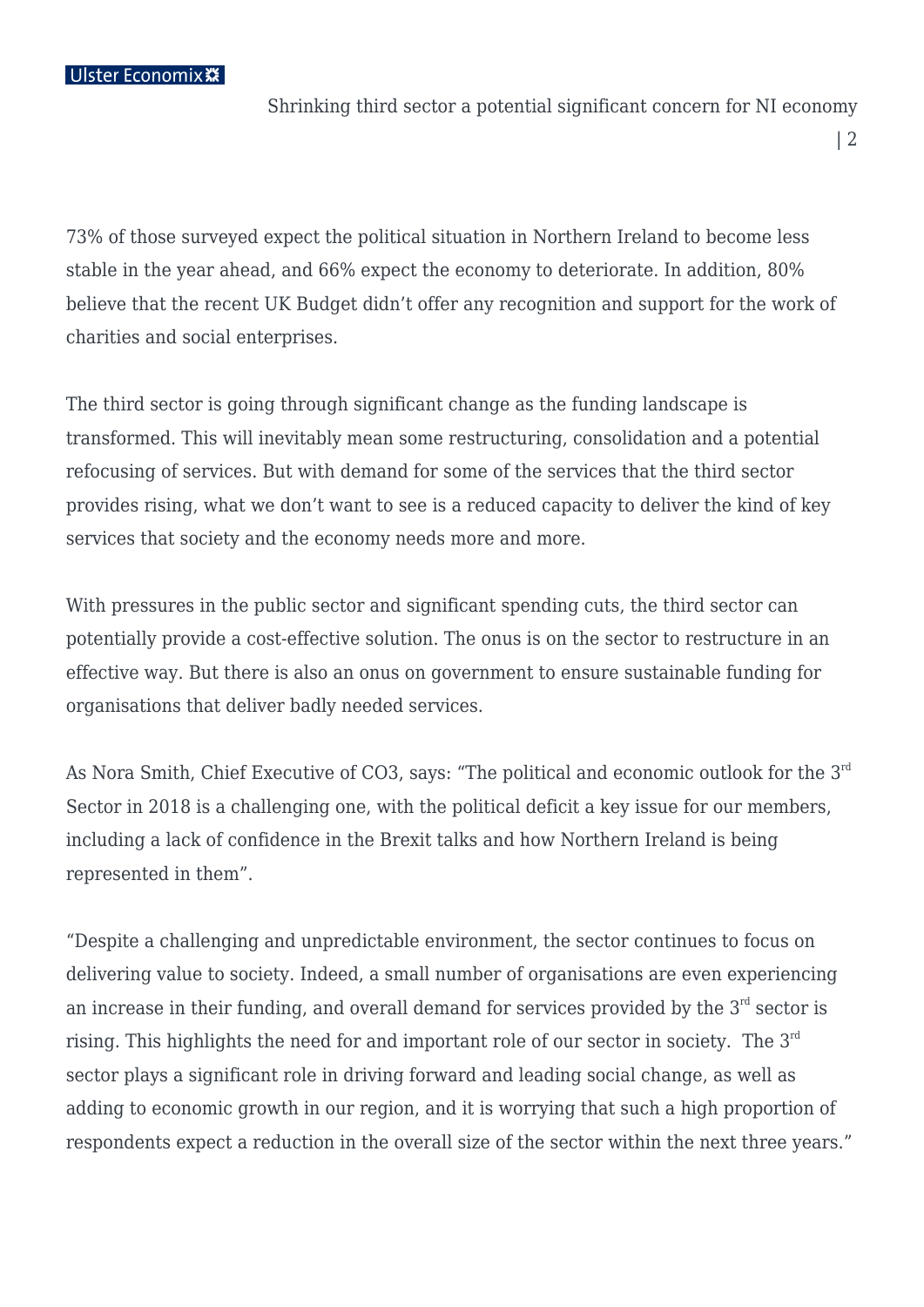## Ulster Economix \*\*

Shrinking third sector a potential significant concern for NI economy

| 3

John McMullan, CEO, Bryson Group, commented: "We in Bryson Care, have certainly experienced an increasing demand for our domiciliary care services, driven by the growing needs of our aging population *(currently 15% of the Northern Ireland population is over 65 and projected to rise to 20% in the next decade*). However, the domiciliary care market is in crisis as a result of a disillusioned and reducing workforce. Urgent political and funding decisions regarding rebuilding this sector and workforce are critical if demand and need are to be met and much needed job creation is to be achieved."

## **[Download the report](https://ulstereconomix.com/wp-content/uploads/2018/01/UB-CO3-Q4-2017-report.pdf)**